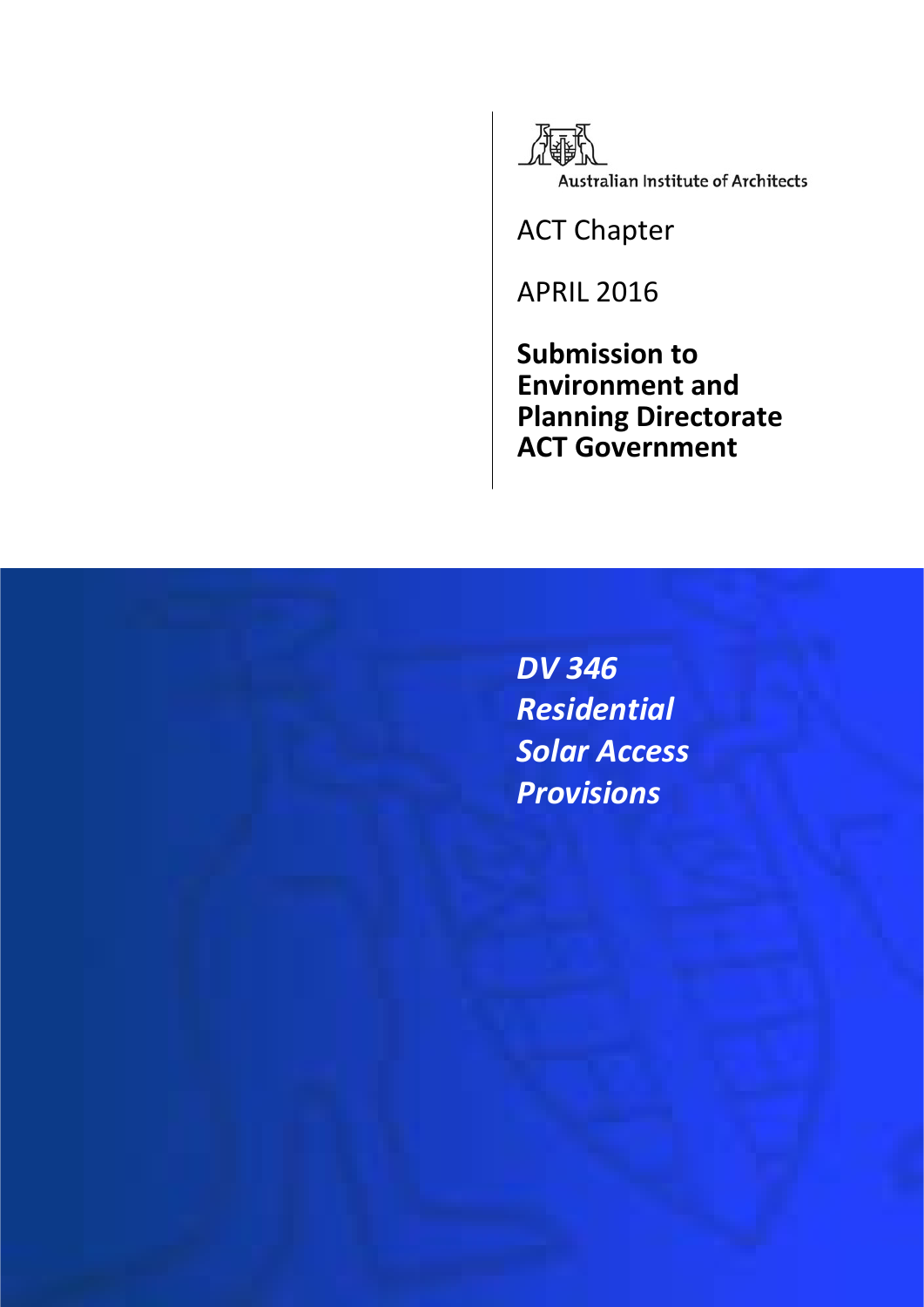#### **SUBMISSION BY**

Australian Institute of Architects ABN 72 000 023 012

ACT Chapter 2a Mugga Way, Red Hill ACT 2603 PO Box 3373 Manuka ACT 2603 Telephone: 02 6121 2010 Email: leanne.hardwicke@architecture.com.au

#### **PURPOSE**

- **This submission is made by the ACT Chapter of the Australian Institute of Architects** (Institute) to the ACT Government, Environment and Planning Directorate to provide comments on Draft Variation 346 Residential Solar Access Provisions
- Comments have been prepared with the assistance of the Act Chapter Sustainability Committee and the Planning Committee.
- At the time of this submission, the ACT Chapter President of the Institute is Rob Henry.
- **The ACT Chapter Manager is Leanne Hardwicke.**

#### **INFORMATION**

The institute is the peak body for the architectural profession in Australia. It is an independent, national member organisation with around 12,000 members across Australia and overseas.

The Institute works to improve our built environment by promoting quality, responsible, sustainable design.

The Institute exists to enhance the cultural, environmental and economic well-being of the community by:

- advancing contemporary practice and the professional capability of members, and
- advocating the value of architecture and architects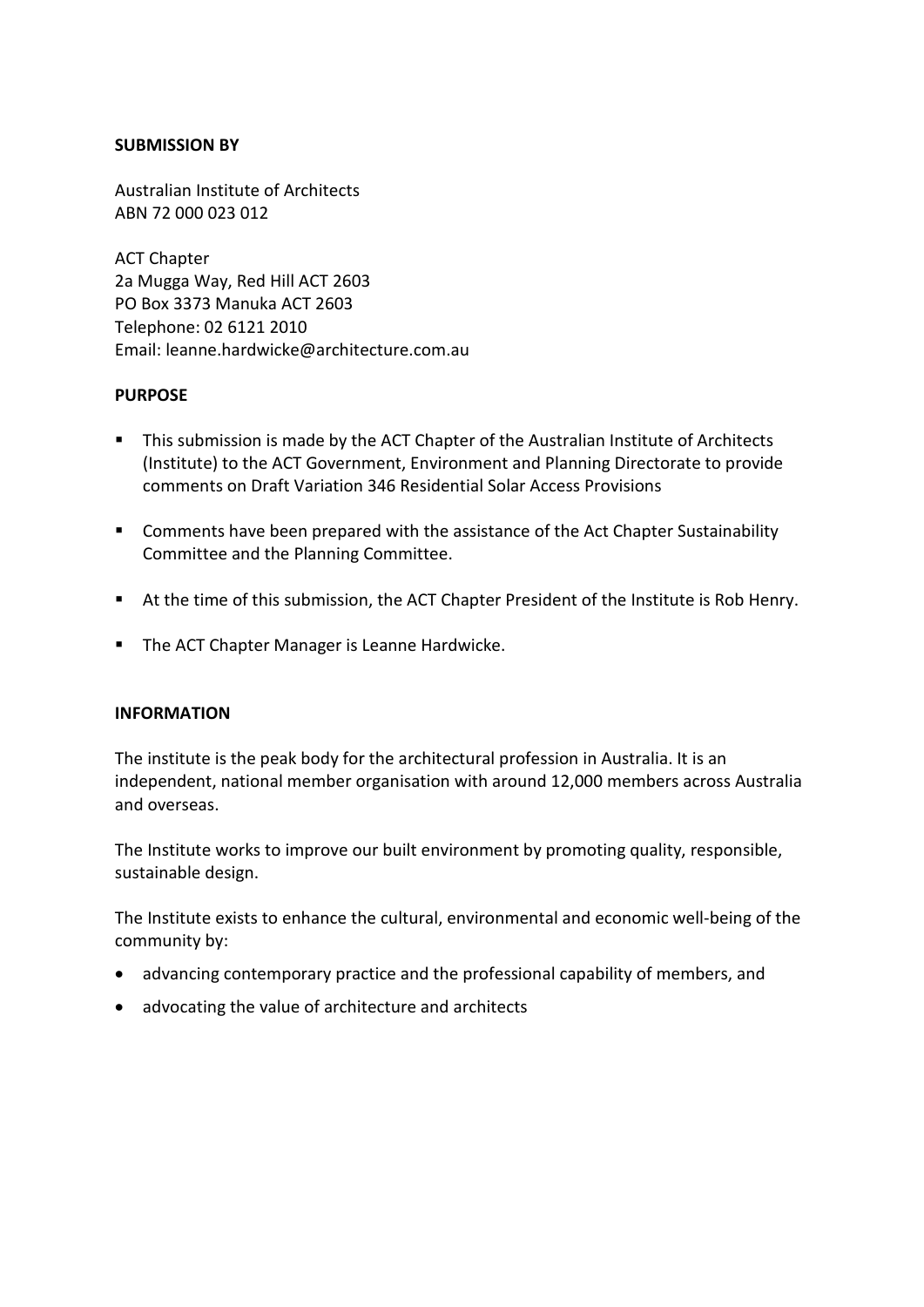## **1. INTRODUCTION**

The Institute supports the promotion of use of solar passive design to enhance the environmental performance of our buildings as part of the urgent need to address climate change.

The ACT Government has been addressing this matter with regard to residential development for a number of years, and the Institute has been active in liaising with and advising ACT Environment and Planning since 2009. In a submission to ACTPLA in that year, the Institute advised that the potential perverse outcomes of the solar access controls proposed are considerable, especially if applied to single detached developments of more than one storey in height.

These perverse outcomes included:

- Erosion of the streetscape character by distorted built form outcomes leading to the lack of definition of public places, including streets
- Reduction of potential development capacity in more intensely developed city areas
- Consequent reduction in capacity to provide dwellings close to public transport in walkable neighbourhoods that promote active healthy living (as illustrated in the Planning Instruments diagram)
- Consequent reduction in capacity to provide affordable housing
- Reduced open area for landscape or amenity due to the need to step the built form or restrict it to predominantly single storey
- Exacerbation of poor built form outcomes already generated by current setback guidelines
- Restriction of tree planting where deciduous trees could provide shade in summer, cooling of the urban area to reduce communal reliance on air conditioning, while allowing warmth in summer

ACTPLA has previously considered a number of these issues and as part of the Territory Plan Variation 306 in July 2013 that introduced the 'solar fence' concept. However, the Institute and other industry bodies immediately raised concerns about the impact and consequences of the proposed 'solar fence'. A workshop and subsequent forums were held to consider and review the solar access on single residential blocks. Members of the Institute were active participants in this review process.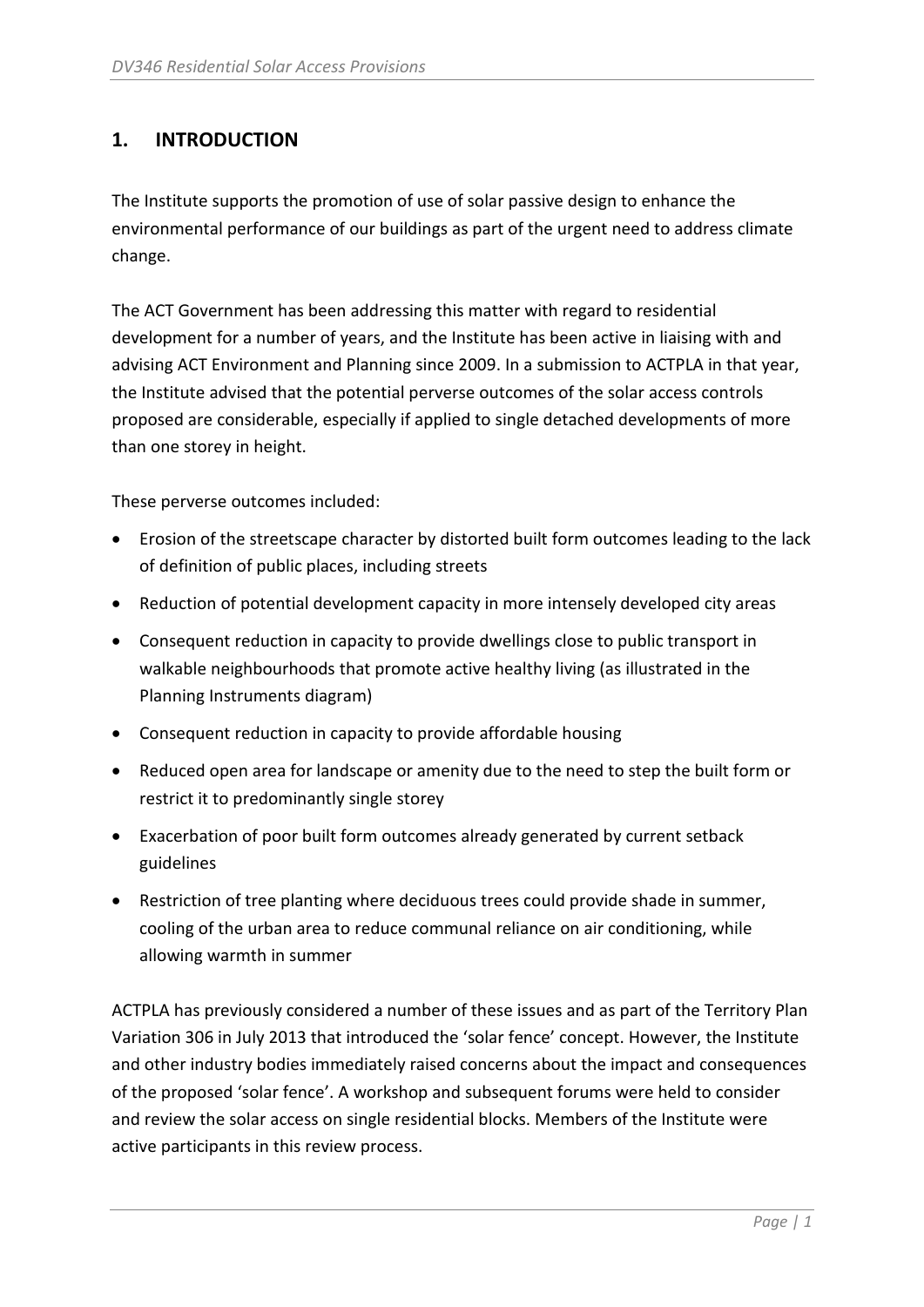As a result of the review process, the Territory Plan Draft Variation 346 (DVP346) - Simplifying solar access, has been prepared by ACT Environment and Planning. It improves the application of the 'solar fence' and therefore is supported by the Institute.

## **2. MEETING THE OBJECTIVES**

The forums mentioned above confirmed three primary objectives:

- **IMPROVE SOLARY ACCESS TO residential development**
- Protect the solar amenity of neighbouring blocks in the future
- **EXECOURDER** Encourage the design of houses and layout of new estates to achieve solar access

These are commented on in more detail below.

### **2.1 Improve solar access to residential development**

The Institute supports the proposed changes in DVP 346 to the increased height of the 'solar fence' in both the primary building and rear zones.

Allowing for more flexibility to the design and the positioning of a house on a block will increase the opportunities for solar access to habitable rooms and north facing open spaces, on both the subject block and its southern neighbour.

## **2.2 Protect the solar amenity of neighbouring blocks in the future**

The new glazing requirement is supported in principle as a means of maximizing solar access. However, the Institute queries how the minimum 4 sq. metre glazing requirement was determined; seeks clarification about if it must be applied to a single window or can it be achieved by the addition of a number of separate windows; and asks how the requirement will be regulated?

The Institute believes that the passive solar access benefits that are expected to be maintained within the amended 'solar fence' provisions may be neutralised by the application of current building tolerances, some exempt development components, and even the erection of Class 10 structures. For example, 340mm vertical and horizontal building tolerances, allowable by building regulations, can also impact significantly on solar access. Therefore, the Institute suggests that this simplification review be extended to consider the impact of these exemptions and the restriction of their use on properties where a 'solar fence' is applicable.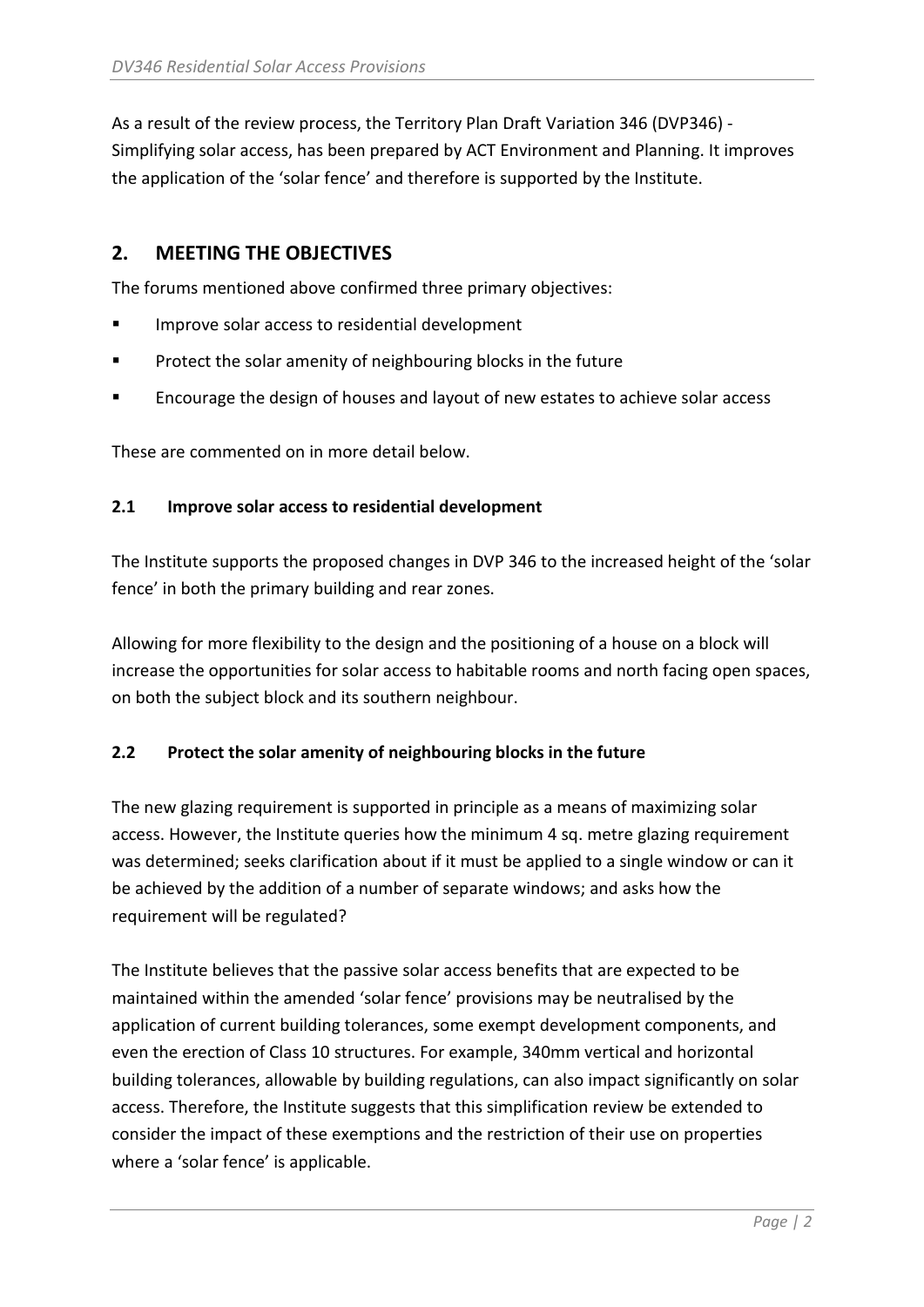### **2.3 Encourage the design of houses and layout of new estates to achieve solar access.**

The raising of the 'solar fence' will reduce the need to carry out costly excavation and earthworks, and allow a more flexible design approach to houses on sloping blocks. This improvement is very welcome, as more problematic topography is expected for future estates, such as in the Molonglo district. It is expected that this will also ease restrictive cost pressures on projects in established areas.

Solar access is important, but like all good planning outcomes it needs to have some level of balance with other planning principles. This is particularly relevant to denser urban forms. To achieve these qualities may require a departure from other rules.

The Institute has observed that since the introduction of the 'solar fence', new estate layouts have changed to include more blocks with north-south longitudinal axis, rather than east-west axis. An east-west axis brings into play the 'solar fence' on the long north and south boundaries, while a north-south axis faces either the narrow frontage or rear boundary of the block to the north.

The concern for the Institute is that half of the resulting houses on these blocks have their street frontage to the north. Within the usual width of these blocks, in the order of 12 metres, a significant part of the house plan loses northern orientation and beneficial solar access by the incorporation of non-habitable uses, such as double garages and entry porches that are expected to be readily accessible from the street.

Therefore, the Institute recommends that a review of the specific requirements of the Estate Development Code be carried out to address this unintended consequence resulting from the impact of the 'solar fence' in new estates.

# 3. **CONCLUSION AND RECOMMENDATIONS**

Sustainability is an evolving movement that needs iterative attempts to develop solutions to counteract foreseen problems. All proposals need to be properly implemented to create practical improvements to Canberra's level of sustainability.